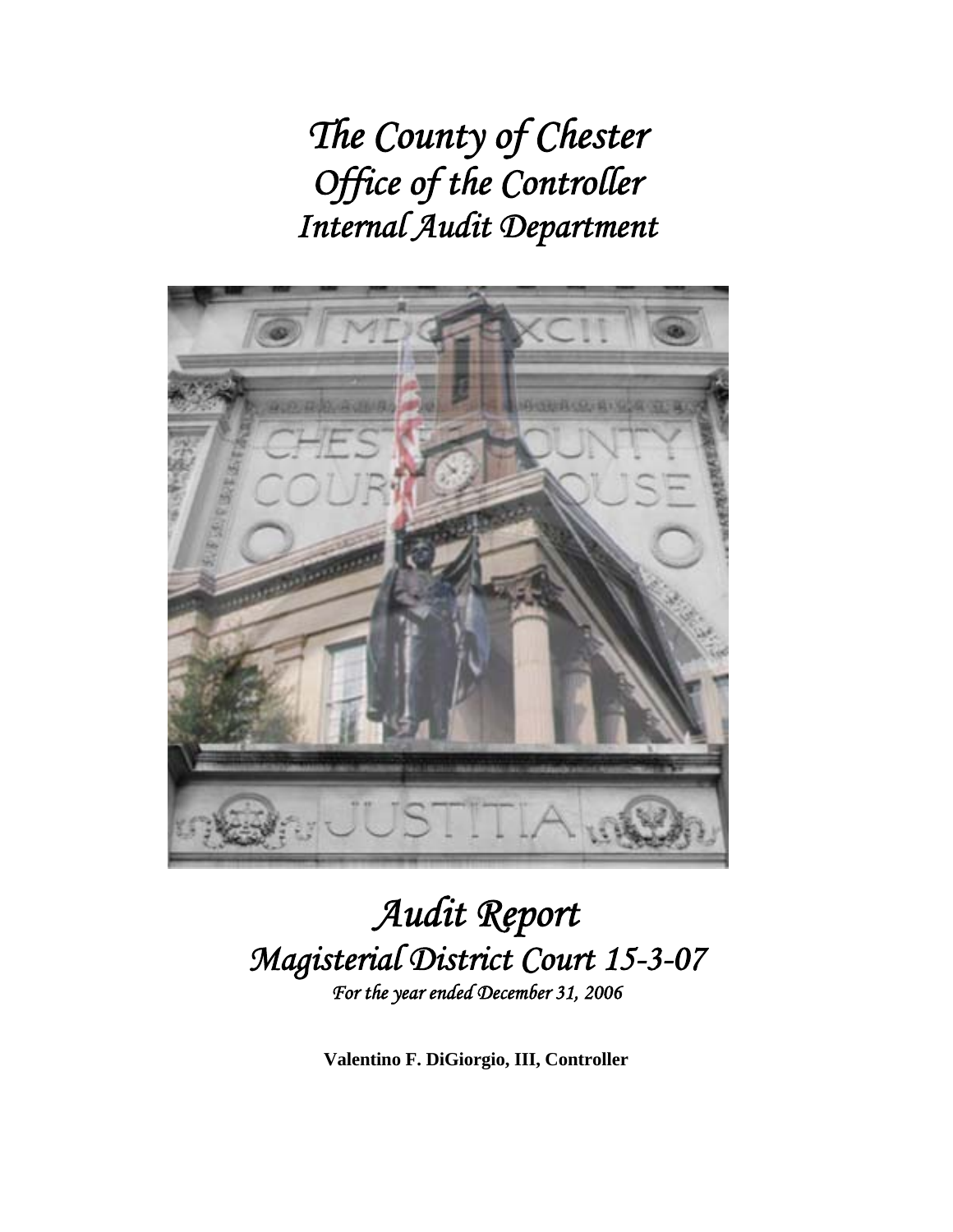#### **AUDIT OF MAGISTERIAL DISTRICT COURT 15-3-07**

## **FOR THE YEAR ENDED DECEMBER 31, 2006**

 **Magisterial District Judge Nancy A. Gill District Court 15-3-07 315 First Avenue, Bldg. 3 Parkesburg, PA 19365-1241**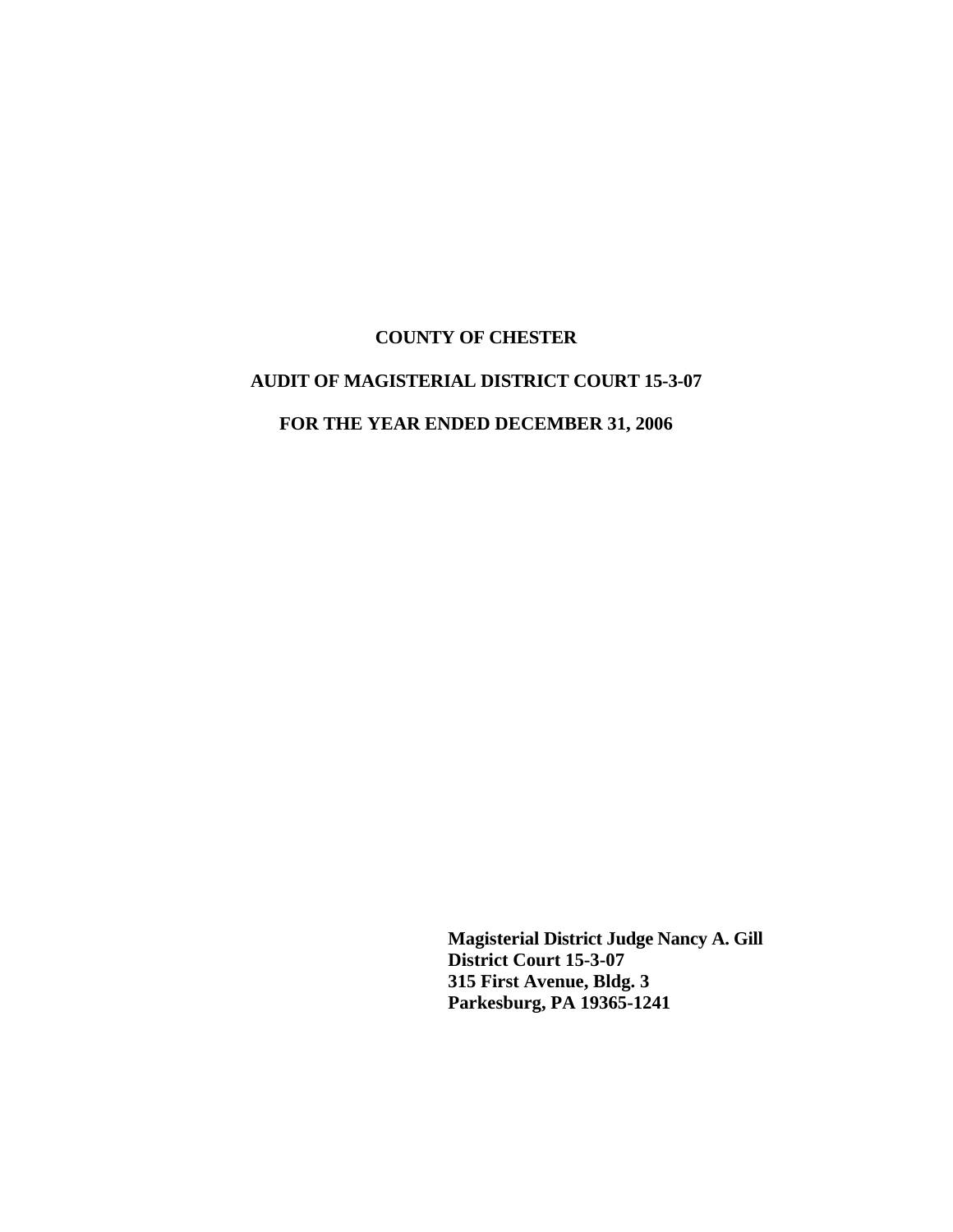## **MAGISTERIAL DISTRICT COURT 15-3-07**

## **TABLE OF CONTENTS**

| FINANCIAL STATEMENTS:              |
|------------------------------------|
|                                    |
|                                    |
|                                    |
| SUPPLEMENTAL INFORMATION:          |
|                                    |
|                                    |
| AUDITOR'S REPORT ON COMPLIANCE AND |
|                                    |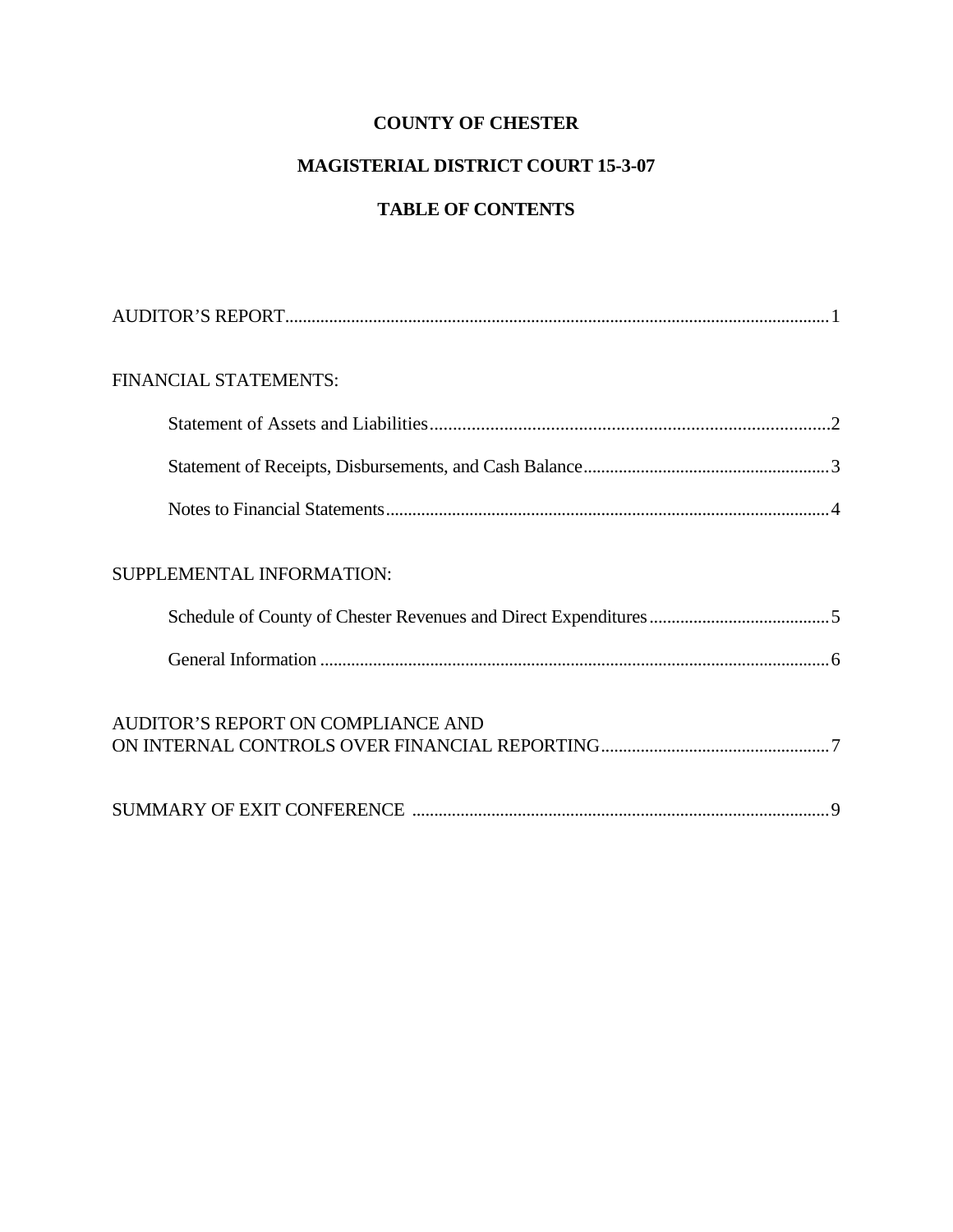

# **COUNTY OF CHESTER** OFFICE OF THE CONTROLLER

2 N. HIGH STREET, SUITE 540, P.O. BOX 2748, WEST CHESTER, PA 19380-0991 TELEPHONE: (610) 344-6155 FAX: (610) 344-6750

August 24, 2007

VALENTINO F. DIGIORGIO, III Controller

> District Court 15-3-07 315 First Avenue, Bldg. 3 Parkesburg, PA 19365-1241

Internal Audit has audited the accounts of Magisterial District Court 15-3-07 (*District Court*) as of December 31, 2006, and has compiled the attached Statement of Assets and Liabilities and the related Statement of Cash Receipts, Disbursements, and Cash Balance for the year then ended. It is Internal Audit's responsibility to annually audit the accounts of every magistrate or district judge within the County and to report the results of such audits to the Chester County Commissioners, the Chester County Court of Common Pleas, the Auditor General of Pennsylvania, and to the governing body of each political subdivision which is entitled to receive funds collected on its behalf by the *District Court*. It is *District Court* management's responsibility to maintain, update, and reconcile these accounts on a continuous basis.

Our audit was conducted in accordance with generally accepted auditing standards and the Government Auditing Standards issued by the Comptroller General of the United States. Those standards require that we plan and perform the audit in a manner that will provide *reasonable assurance* that the accounts are free of material misstatement and that amounts are properly supported and approved.

As described in Note 1, the accompanying financial statements are prepared on the cash basis of accounting, which is a comprehensive basis of accounting other than generally accepted accounting principles. Accordingly, the statements referred to above are not intended to present the financial position and results of operations of the *District Court* in conformity with generally accepted accounting principles.

In our opinion, the accounts of the *District Court* are stated fairly as of December 31, 2006. Consequently, the corresponding financial statements prepared by Internal Audit present fairly, in all material respects, the assets and liabilities of the *District Court* as of December 31, 2006, and the cash receipts, disbursements, and cash balance for the year then ended.

In accordance with Government Auditing Standards, Internal Audit has also issued a report dated August 24, 2007, on our evaluation of the *District Court's* internal control over financial reporting and on our tests of compliance with certain provisions of laws, regulations, policies and/or procedures. That report is an integral part of an audit performed in accordance with Government Auditing Standards and is to be read in conjunction with this report in considering the results of our audit.

Valent D. Livigio F

Controller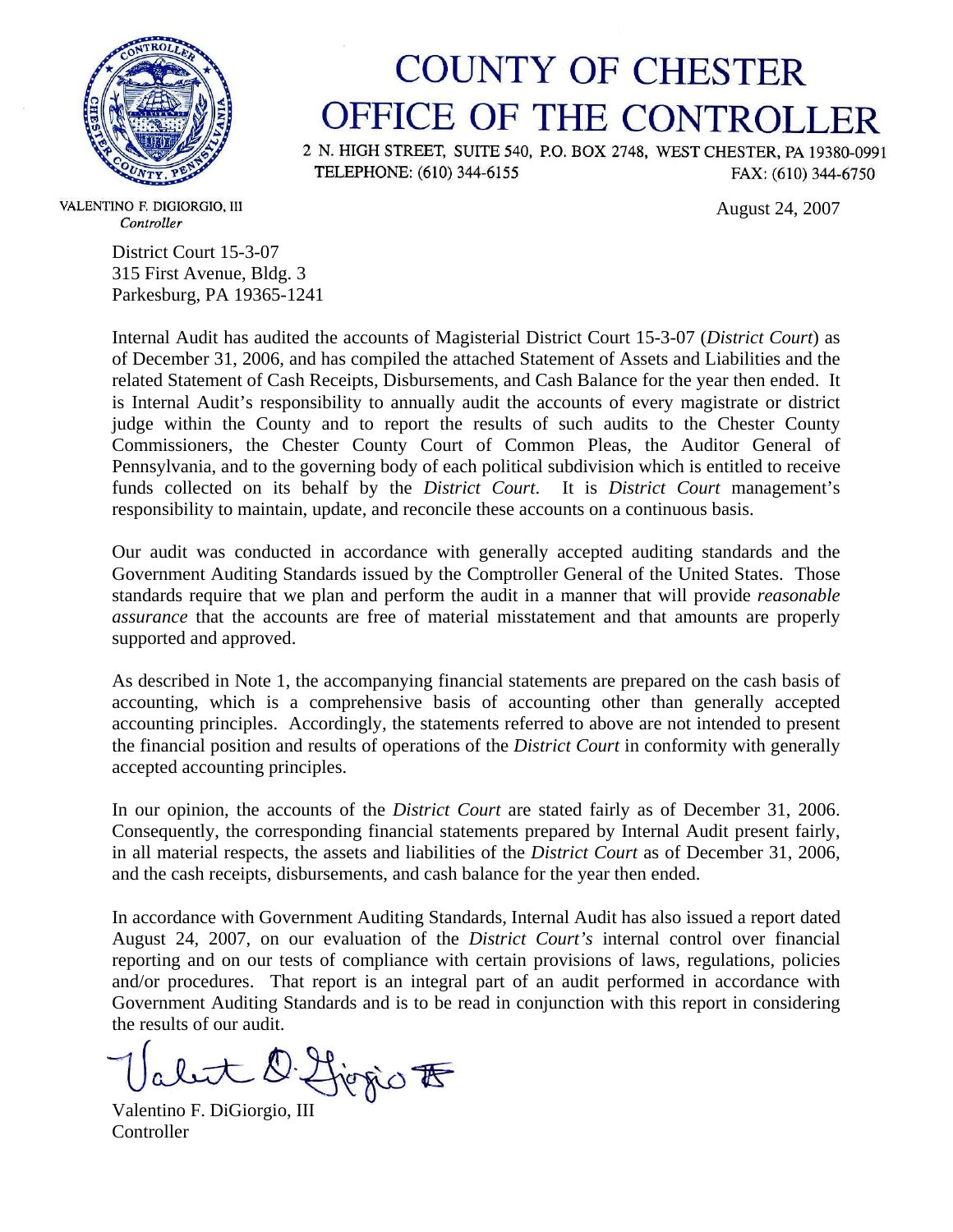## **MAGISTERIAL DISTRICT COURT 15-3-07**

## **STATEMENT OF ASSETS AND LIABILITIES**

## **DECEMBER 31, 2006**

## **Assets**

| $Cash - Checking$ Account     | \$53,250 |
|-------------------------------|----------|
| Cash – Petty Cash/Change Fund | 150      |
| Total Assets                  | \$53,400 |

## **Liabilities**

| <b>Undisbursed Funds:</b>              |        |          |
|----------------------------------------|--------|----------|
| Commonwealth                           | 7,366  |          |
| County of Chester                      | 11,086 |          |
| Municipalities                         | 14,157 |          |
| Bail, Restitution, and Collateral      | 20,641 |          |
| <b>Total Undisbursed Funds</b>         |        | \$53,250 |
| Due to County – Petty Cash/Change Fund |        | 150      |
| <b>Total Liabilities</b>               |        |          |
|                                        |        |          |

The accompanying notes are an integral part of these financial statements.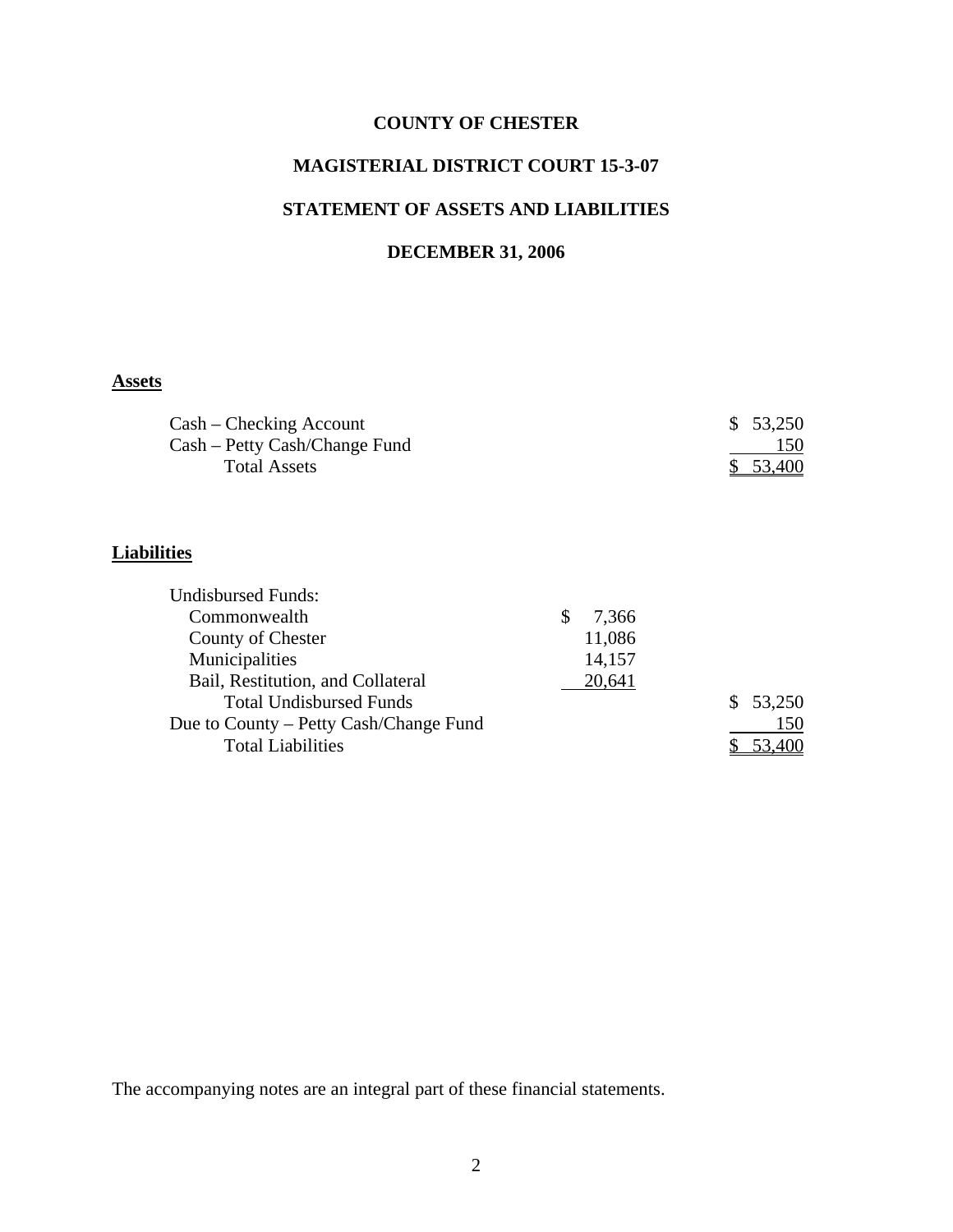#### **MAGISTERIAL DISTRICT COURT 15-3-07**

## **STATEMENT OF RECEIPTS, DISBURSEMENTS, AND CASH BALANCE**

### **FOR THE YEAR ENDED DECEMBER 31, 2006**

| Cash Balance – Checking Account, January 1, 2006 |                                                    |             | \$<br>55,835 |
|--------------------------------------------------|----------------------------------------------------|-------------|--------------|
| Receipts:                                        | (Fines, Costs, Bail,                               |             |              |
|                                                  | Restitution, and Collateral)                       | \$1,147,214 |              |
| Disbursements:                                   |                                                    |             |              |
|                                                  | Commonwealth                                       | 575,257     |              |
|                                                  | County of Chester                                  | 164,339     |              |
|                                                  | Municipalities:                                    |             |              |
|                                                  | <b>East Fallowfield Township</b>                   | 16,156      |              |
|                                                  | <b>Highland Township</b>                           | 8,428       |              |
|                                                  | Sadsbury Township                                  | 32,043      |              |
|                                                  | <b>Valley Township</b>                             | 509         |              |
|                                                  | West Fallowfield Township                          | 31,074      |              |
|                                                  | <b>West Sadsbury Township</b>                      | 29,222      |              |
|                                                  | Atglen Borough                                     | 26,095      |              |
|                                                  | Parkesburg Borough                                 | 75,375      |              |
|                                                  | Londonderry Township                               | 600         |              |
|                                                  | Modena Borough                                     | 2,019       |              |
|                                                  | South Coatesville Borough                          | 1,083       |              |
|                                                  | <b>Coatesville City</b>                            | 45          |              |
|                                                  | Octorara School District                           | 1,270       |              |
|                                                  | <b>Coatesville School District</b>                 | 455         |              |
|                                                  | Bail, Restitution, and Collateral                  | 185,829     |              |
|                                                  | <b>Total Disbursements</b>                         | \$1,149,799 |              |
|                                                  | Excess of disbursements over receipts              |             | (2,585)      |
|                                                  | Cash Balance – Checking Account, December 31, 2006 |             | \$<br>53,250 |

The accompanying notes are an integral part of these financial statements.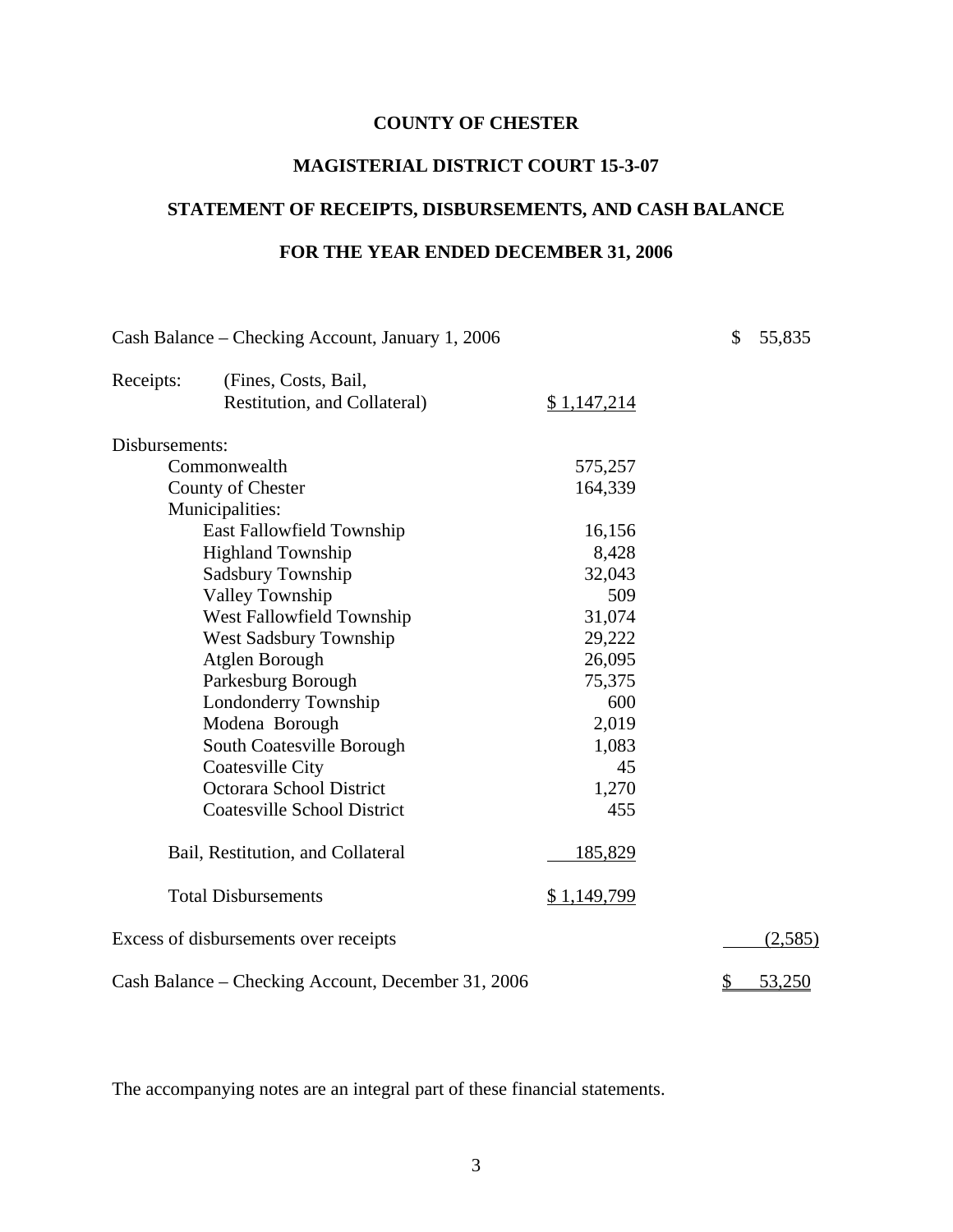#### **MAGISTERIAL DISTRICT COURT 15-3-07**

#### **NOTES TO FINANCIAL STATEMENTS**

#### **FOR THE YEAR ENDED DECEMBER 31, 2006**

## *Note 1 - Summary of Significant Accounting Principles*

#### **Background and Reporting Entity**

The financial statements of the *District Court* include only those transactions handled directly by the *District Court*. These transactions include the collection of costs, fines, bail, and restitution, as well as the subsequent disbursement of these funds to the Commonwealth of Pennsylvania, to related political subdivisions, and to citizens served by the *District Court.* As such, the *District Court* acts as a conduit for the Commonwealth, local municipalities, and constituents it serves. Consequently, the *District Court's* cash balance at any point in time represents undisbursed funds to one (or all) of these parties. For financial statement purposes, these undisbursed funds are included as a liability of the *District Court*.

The actual operating expenses of the *District Court* are paid by the County of Chester, except for the District Judge's salary which is paid by the Commonwealth. These costs include the salaries and wages of district court employees, fringe benefits, office rent, postage, telephone, office supplies, computer/LAN use, and furniture and equipment. These costs are not included in the audited Statement of Cash Receipts, Disbursements, and Cash Balance.

#### **Basis of Accounting**

The books and records of the *District Court* are maintained on the cash basis of accounting. Consequently, receipts are recognized when received rather than when assessed or otherwise due, and disbursements are recognized when paid rather than when the obligation is incurred. Accordingly, the accompanying statements do not present the assets, liabilities, receipts, disbursements, and cash balance in accordance with generally accepted accounting principles.

#### *Note 2 - Legal Matters*

Our audit disclosed no pending litigation involving the *District Court* or its District Judge (Nancy A. Gill) for the year ended December 31, 2006.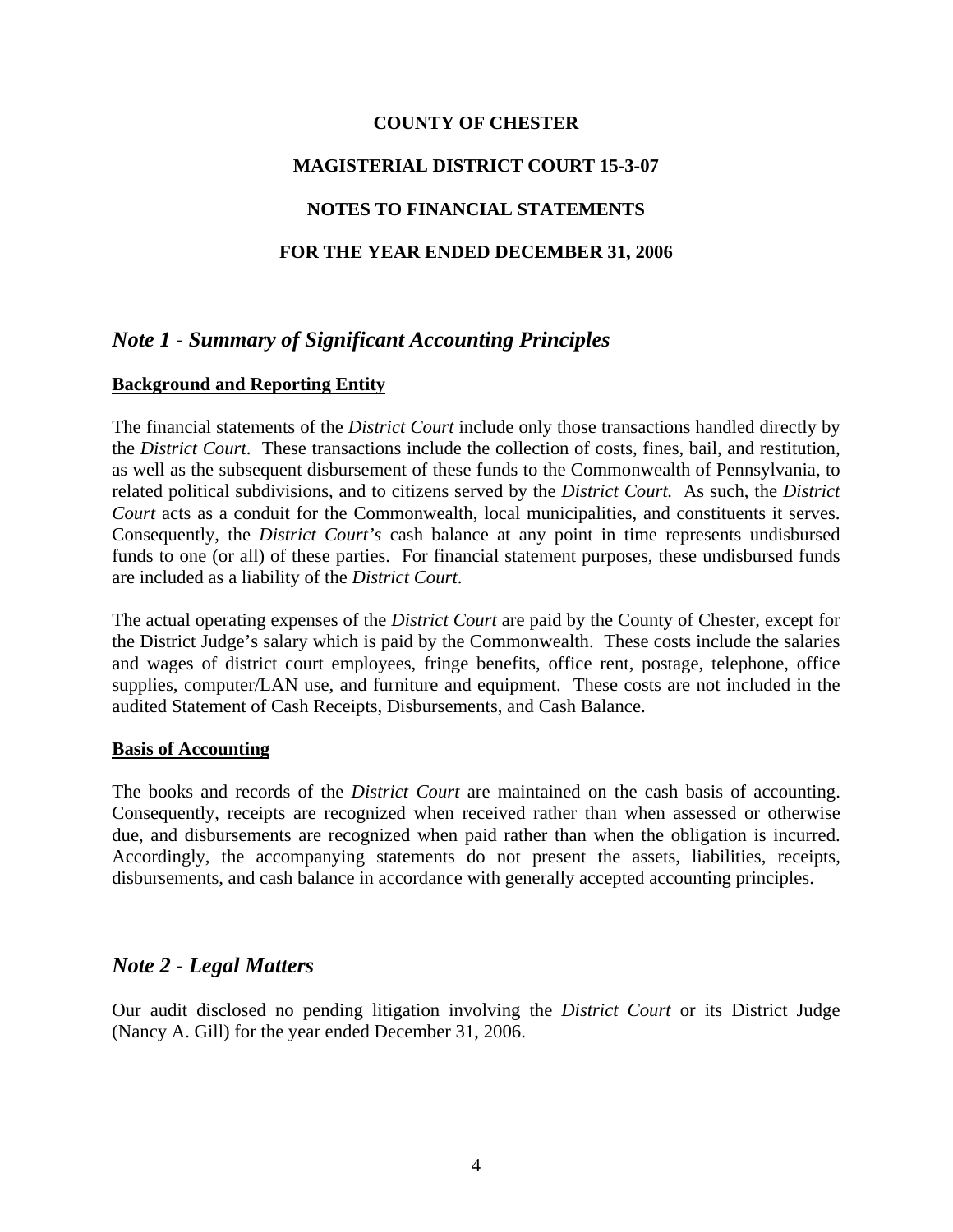**SUPLEMENTAL INFORMATION**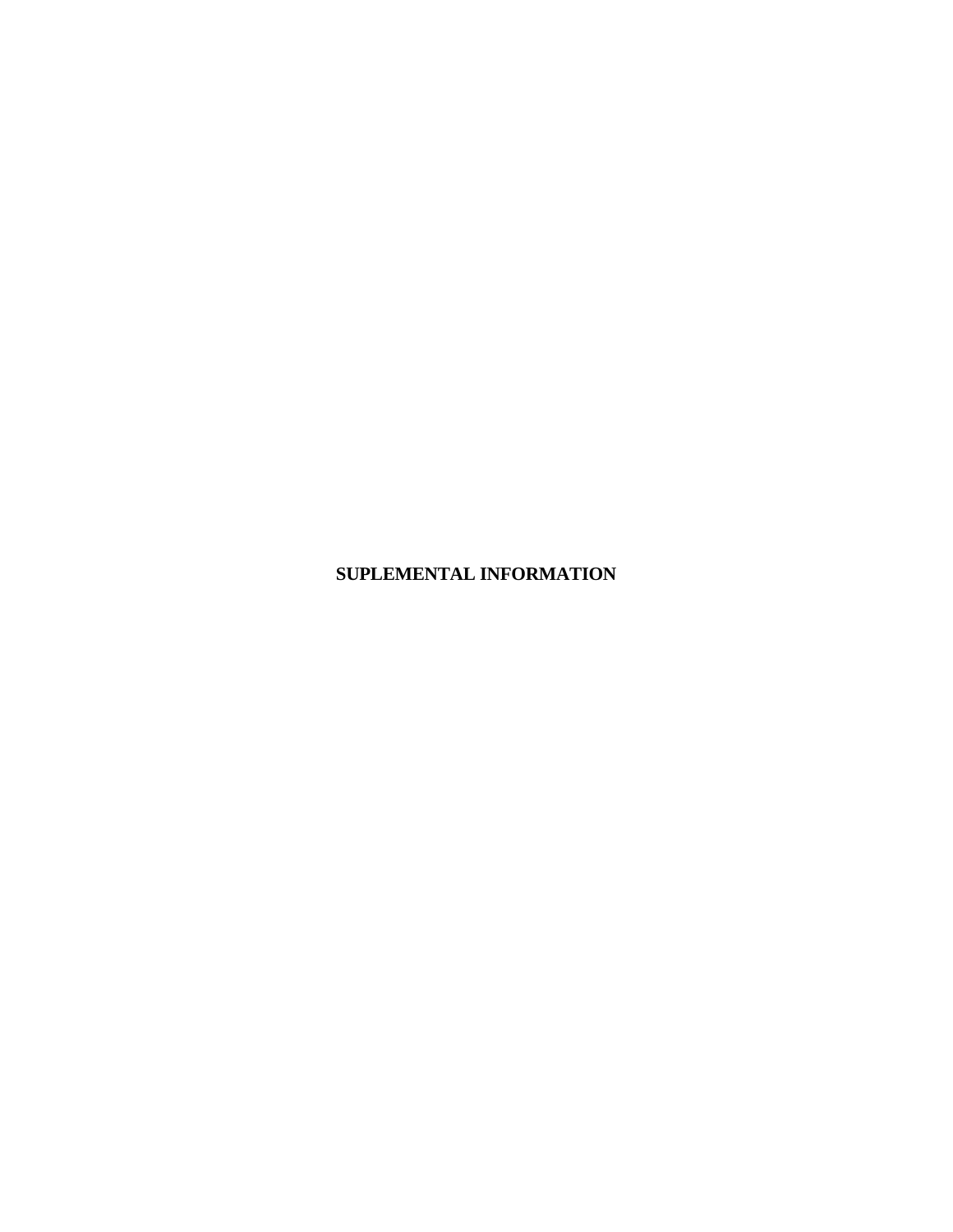#### **MAGISTERIAL DISTRICT COURT 15-3-07**

#### **SCHEDULE OF COUNTY OF CHESTER REVENUES AND DIRECT EXPENDITURES**

#### **FOR THE YEARS ENDED DECEMBER 31, 2006 and 2005 (Unaudited)**

|                                  | 2006             | 2005           |
|----------------------------------|------------------|----------------|
| Revenues:                        |                  |                |
| <b>County Fines and Costs</b>    | \$<br>164,968    | 153,962<br>\$  |
| Direct Expenditures:             |                  |                |
| Salaries and Wages               | \$<br>196,900    | 166,110<br>\$  |
| <b>Fringe Benefits</b>           | 89,455           | 78,494         |
| <b>Office Rent</b>               | 69,719           | 62,357         |
| Electric                         | 947              | $\theta$       |
| Postage                          | 11,745           | 11,030         |
| <b>Office Supplies</b>           | 3,786            | 3,612          |
| Telephone/Data lines             | 12,693           | 6,099          |
| <b>Equipment Rental</b>          | 440              | 944            |
| <b>Travel and Mileage</b>        | 2,777            | 4,544          |
| Furniture & Equipment            | 24,836           | $\overline{0}$ |
| <b>Other General Expenses</b>    | $\left( \right)$ | 17             |
| <b>Total Direct Expenditures</b> | \$<br>413,298    | 333,207        |

**Note 1: The revenue figure per the County of \$164,968 differs from the amount disbursed to the County by the** *District Court* **of \$164,339. This results from the use of the cash basis of accounting by the** *District Court* **and the modified accrual basis of accounting by the County. The** *District Court* **recognizes the disbursement as of the check date, while the County recognizes the revenue in the year the fines and costs are collected by the** *District Court***.**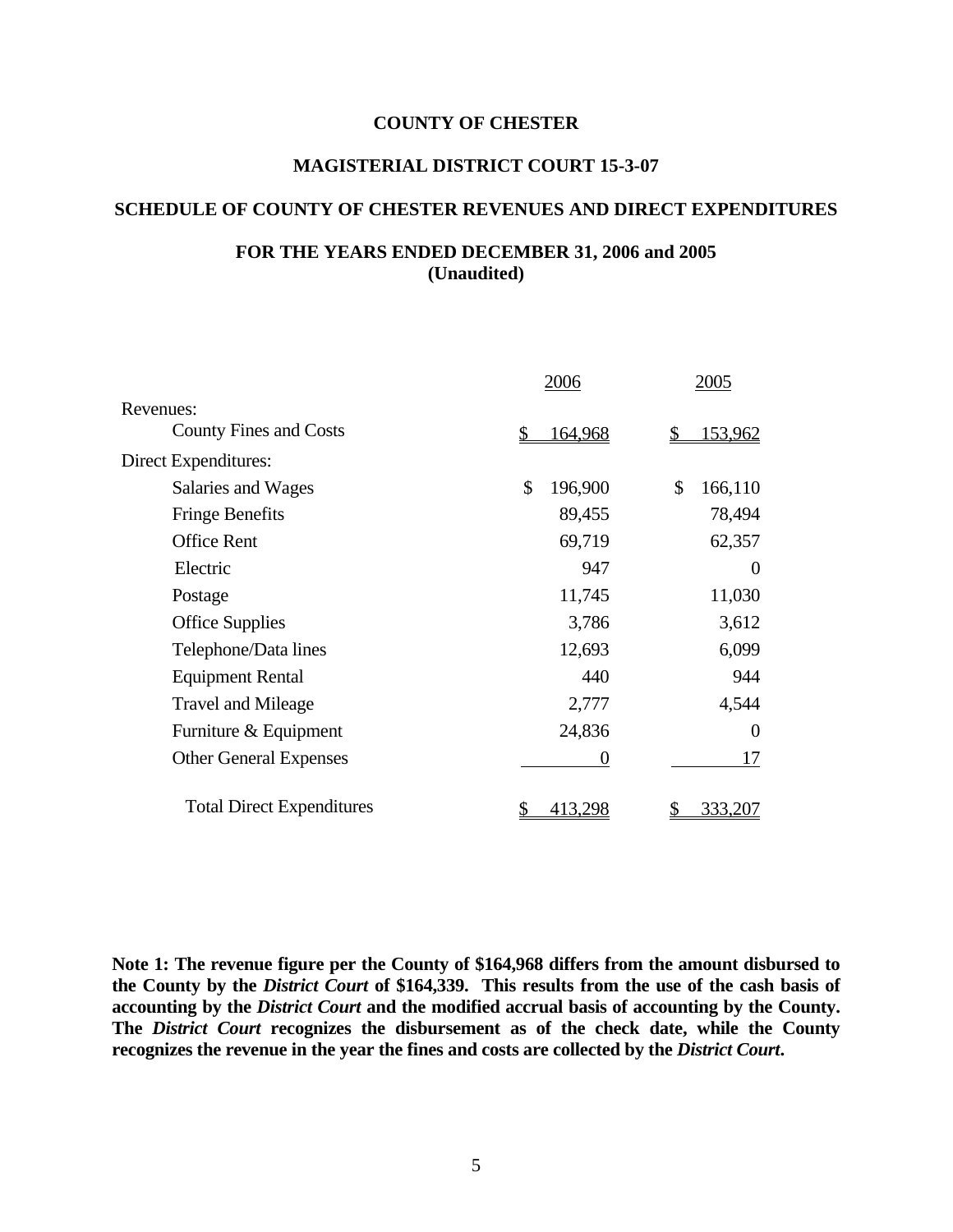## **MAGISTERIAL DISTRICT COURT 15-3-07**

#### **GENERAL INFORMATION**

## **FOR THE YEARS ENDED DECEMBER 31, 2006 and 2005 (Unaudited)**

(1) A comparison of the case load between 2006 and 2005 is as follows:

| <b>Docket Description</b>         | <b>Case Load</b> |       |
|-----------------------------------|------------------|-------|
|                                   | 2006             | 2005  |
| Traffic                           | 5,661            | 5,780 |
| Non-traffic                       | 967              | 1,185 |
| Civil                             | 361              | 364   |
| Criminal                          | 362              | 469   |
| Total Cases Docketed for the year | .351             |       |

(2) The *District Court's* support staff was comprised of 5 full-time and 1 part-time individual during 2006.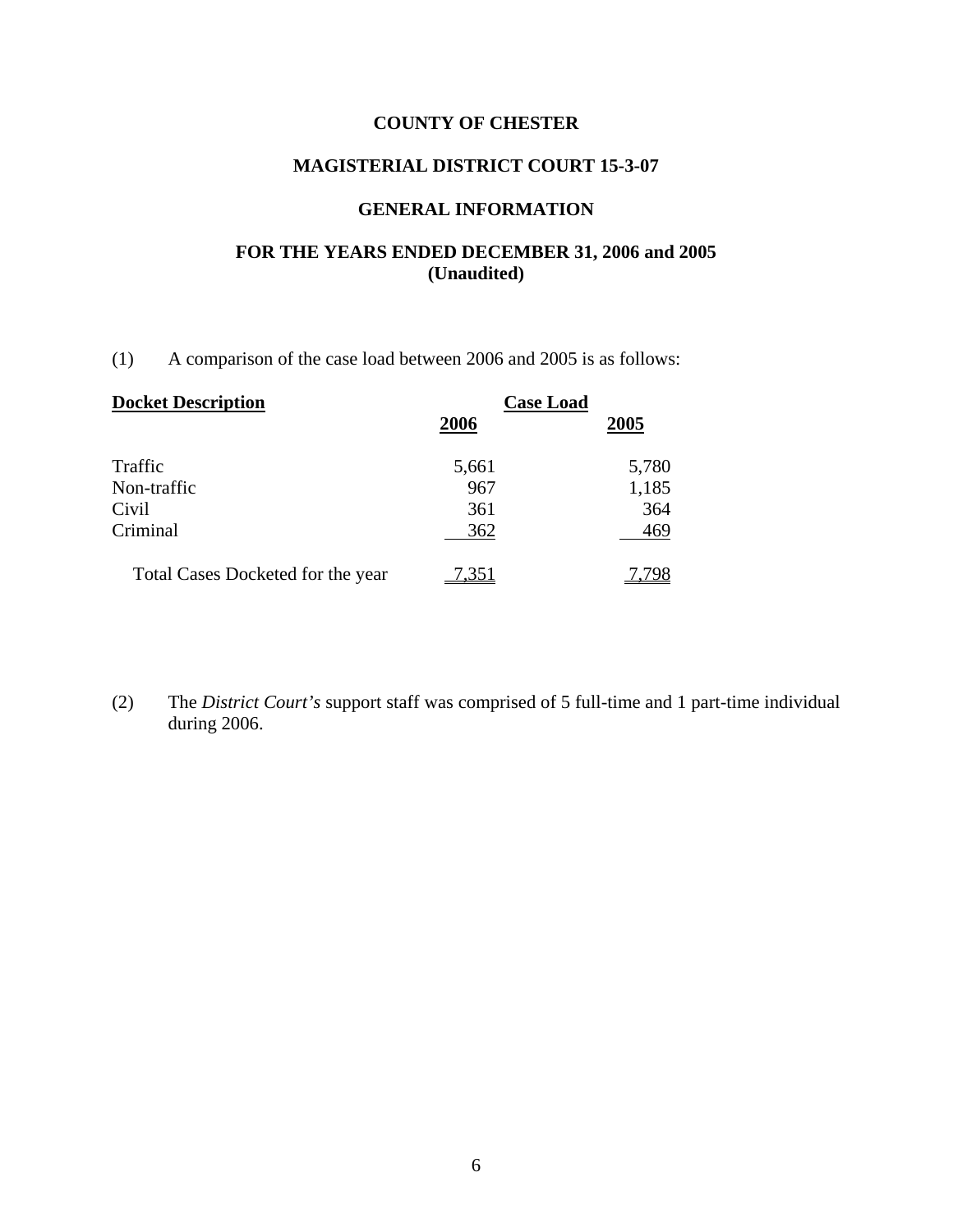

# **COUNTY OF CHESTER** OFFICE OF THE CONTROLLER

2 N. HIGH STREET, SUITE 540, P.O. BOX 2748, WEST CHESTER, PA 19380-0991 TELEPHONE: (610) 344-6155 FAX: (610) 344-6750

August 24, 2007

VALENTINO F. DIGIORGIO, III Controller

> District Court 15-3-07 315 First Avenue, Bldg. 3 Parkesburg, PA 19365-1241

#### **Report on Compliance and on Internal Controls Over Financial Reporting**

In accordance with Government Auditing Standards, the scope of our audit included an examination and evaluation of the adequacy and effectiveness of the *District Court's* system of internal control and the *District Court's* quality of performance in carrying out assigned responsibilities. The primary objectives of internal controls include the following:

- Compliance with policies, procedures, laws, and regulations
- Accomplishment of goals
- Reliability and integrity of information
- Economical and efficient use of resources
- Safeguarding of assets.

In addition, generally accepted auditing standards (GAAS) require that auditors obtain an understanding of the internal control process and assess control risk in financial statement audits. For a financial statement audit, internal control is defined as a process that is designed to provide reasonable assurance that objectives regarding the reliability of financial reporting, the effectiveness and efficiency of operations, and the compliance with applicable laws and regulations are achieved. The internal control process consists of five components. They are the *control environment*, *risk assessment*, *information and communication*, *monitoring*, and *control activities*.

The *control environment* sets the tone of the organization and is the foundation for all other components of internal control. The collective effect of various important factors defines the *control environment*, which in turn establishes, enhances, or mitigates the effectiveness of policies and procedures. These important factors include the entity's organizational structure and methods of assigning authority and responsibility.

The *risk assessment* is the entity's identification and analysis of relevant risks to the achievement of its objectives, and forms a basis for determining how the risks should be managed.

*Information and communication* are the identification, capture, and exchange of information in a form and time frame that enables people to carry out their responsibilities.

*Monitoring* is a process that assesses the quality of internal control performance over time.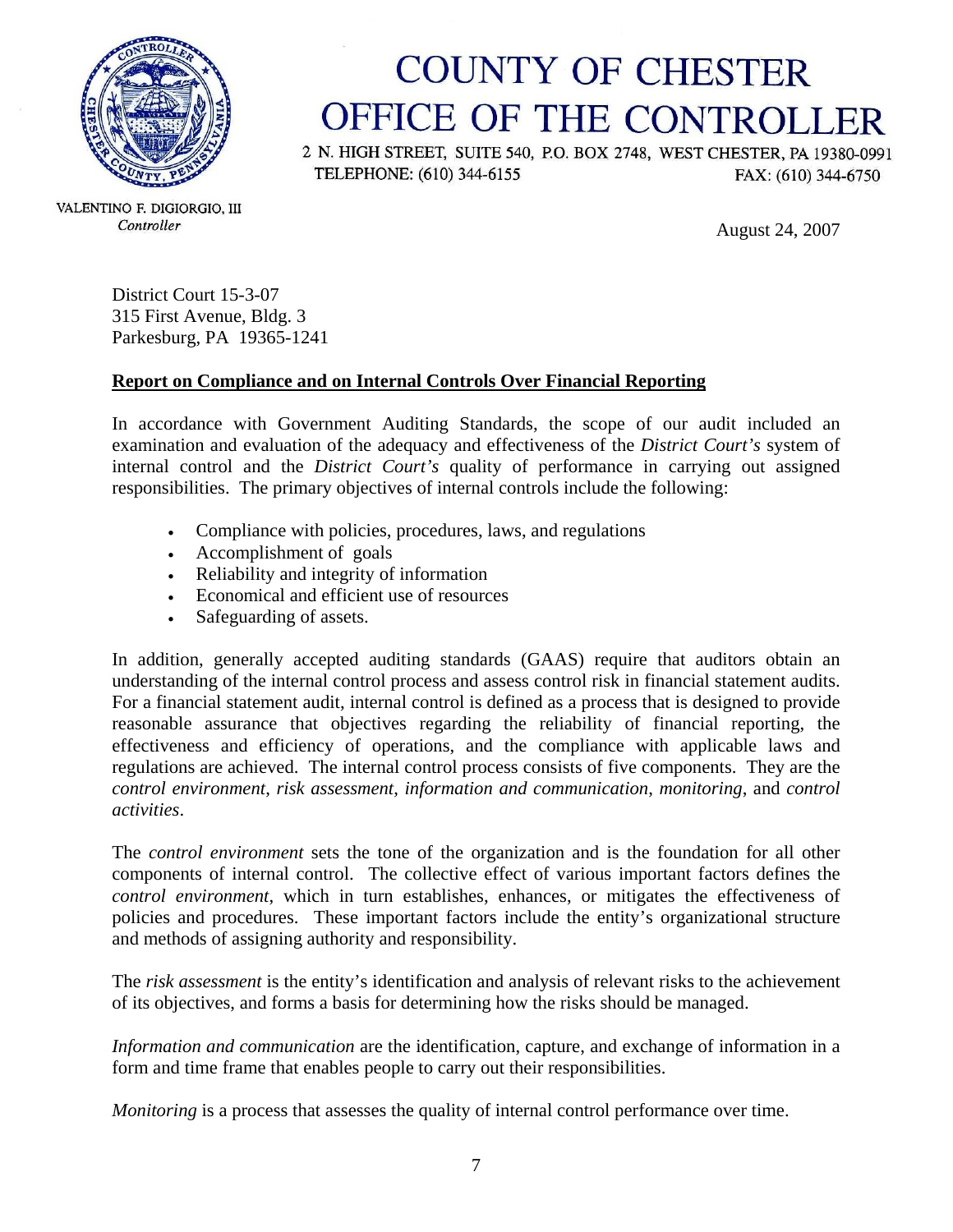#### **Report on Compliance and on Internal Controls Over Financial Reporting (continued)**

*Control activities* are the policies and procedures that help ensure management directives are carried out. These policies and procedures may be classified as:

- Authorization
- Segregation of duties
- Documentation
- Physical safeguards
- Independent checks and balances.

Our audit disclosed no weaknesses that, in our opinion, pose a significant risk to the *District Court*, the County of Chester, or any other political subdivision served by the *District Court* 

Findings of a lesser significance in the areas of internal control and compliance, specifically:

- Recordkeeping with respect to voided disbursements
- Compliance with policies and procedures with respect to stale-dated checks

have been addressed under separate cover with the management of the *District Court* for its action and/or response. Copies of the Management Letter will be made available upon request.

This report is intended for the information of the Chester County Commissioners, the Chester County Court of Common Pleas, the Auditor General of Pennsylvania, and all other political affiliates served by the *District Court*. This report is, however, a matter of public record, and its distribution is not limited.

Valet D. Ljegio F

Valentino F. DiGiorgio, III **Controller**